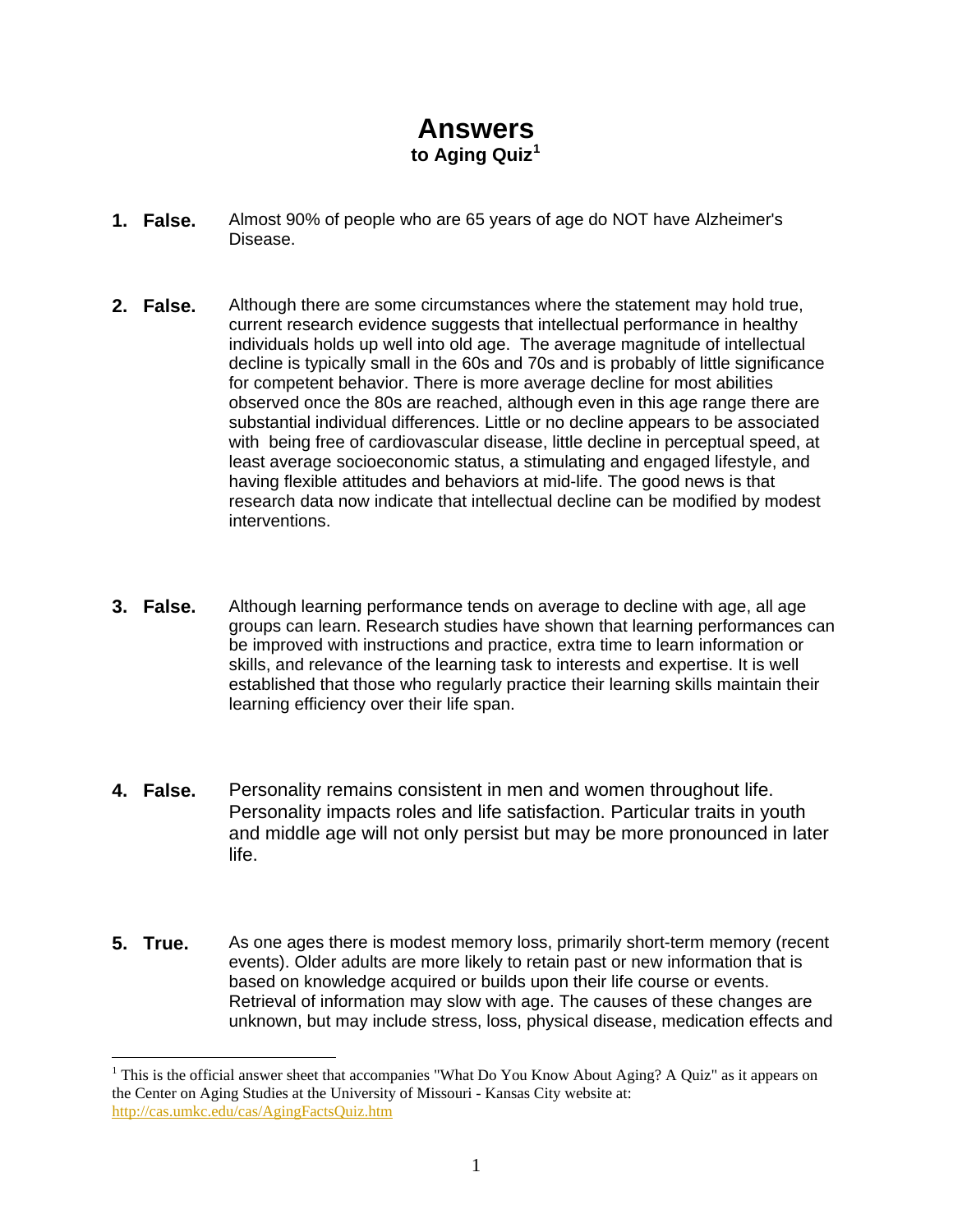depression. Lack of attention, fatigue, hearing loss, misunderstanding are among factors impacting memory loss in persons of all ages. Strategies such as activity and exercise, association, visualization, environmental cueing, organization by category and connection to a place may help to prompt memory. New research has revealed that 40% of persons diagnosed with mild cognitive impairment (beyond what is expected for a person of that age and education) are likely to develop Alzheimer's disease within 3 years**.**

- **6. True and**  Reaction time is the interval that elapses between the onset of a stimulus and **False.** the completion of a motor response, such as hitting the brake pedal of a car when the traffic light turns yellow or red. When processing ordinary stimuli, adults do show large increases in response time with increasing age.
- **7. False.** Depression does NOT occur more often in older adults than younger groups. However, it is the most frequent mental health problem of older adults. Depression may vary from feeling "blue" from grief over a loss to a diagnosis of clinical depression by the DSM IV criteria. Accurate diagnosis and treatment options are often hindered by the resistance to mental health intervention and situational depression in older adults as they react to isolation, role change, illness and medication effects.
- **8. True.** Blood transfusions and unprotected sex put older adults at risk for HIV/AIDS as in other populations. It is estimated that as many as 10 percent of all persons diagnosed with HIV/AIDS are over 50 years of age.
- **9. False.** There is no substantial support for this idea. A growing body of evidence suggests that, although the majority of older adults are not abstinent, the frequency and quantity of alcohol consumed tends to decrease with age. This is at least partially explained by changing patterns of sociability with age, age related health problems, and complications associated with alcohol interacting with prescribed medications. Problems with drinking later in life appear usually to be a continuation of drinking patterns established in the earlier adult years and not with late onset drinking. Therapeutic intervention is at least as effective with older adults as with adults generally.
- **10.True.** Older adults are more prone to sleep complaints: insomnia due to changing sleep patterns of frequent awakenings, earlier rising, emotional problems. The quality of sleep declines with age. It becomes particularly more difficult to stay asleep. Daily sedation, boredom, loneliness, illness, time changes, work schedules, physical changes and alcohol or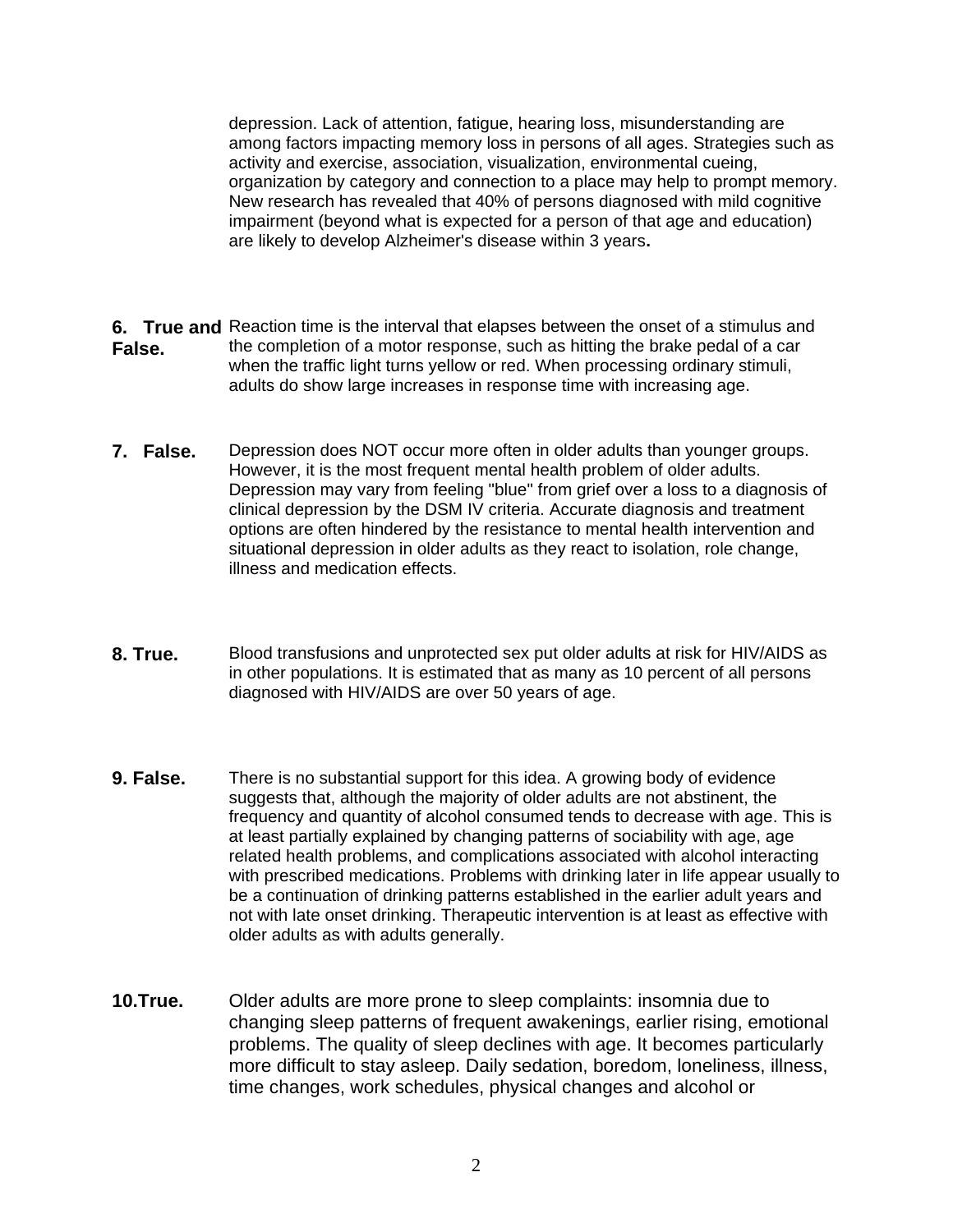medication may affect sleep patterns. Sleep behaviors common to older adults may include increased napping, periods of sleep apnea (stopped breathing), more frequent awakenings, lengthened onset of sleep, increased time in bed and increased total sleep time. Current research verifies that REM (sleep in which dreaming takes place) deep sleep, in older adults may be half what it is in younger persons.

- **11. True.** The national suicide rate is about 12 per 100,000 population, while it is 1.3 for those aged 65 to 74 and 23 per 100,000 for those over age 85. It has been estimated that 17 to 25 percent of all reported suicides occur in persons aged 65 and older. (Hooyman, 178). However, older white males largely account for this high rate. For white women and for men and women of all other races, the suicide rate peaks earlier in the life span. Older adults also have a higher ratio of completed to attempted suicides than younger groups. The higher suicide rates might be explained by a variety of factors, including the loss of roles and status, chronic illnesses that diminish one's sense of control, and social isolation.
- **12. True and** There is evidence that high blood pressure does increase with age. However, **False.**  there is controversy over the criteria for high blood pressure. Studies and physicians differ in their definition of high blood pressure. Most consider a person's age plus 100 as a reasonable systolic reading with diastolic of 90 mm. The systolic (higher number) measure is the pressure when the heart is stressed as it contracts and is recorded when the pressure cuff is first released after being tightened. The diastolic (lower number) is the blood pressure when the heart is at rest and is derived when the blood pressure returns to normal after the first rush of blood upon release of the cuff. The Fifth Report of the Joint National Commission on Detection, Evaluation and Treatment of High Blood Pressure states young and old have the same blood pressure, so 140/90 is a standard benchmark. It is thought that more than 50% of persons over 65 years in industrialized society have greater than 140/90.
- **13. True.** Perspiration and quenching of thirst help to combat overheating. Older adults perspire less, are less aware of thirst and less able to feel or adapt to extremes in temperature than younger persons. Less sensitive skin sensors and less insulation of fatty deposits under the skin and the less efficient functioning of the hypothalamus (the temperature regulating mechanism in the brain) occur in older adults. Prolonged time for older adults to return to core temperature after exposure to extreme heat or cold begins at age 70 years and increases thereafter. Education and taking precautions may prevent most deaths related to temperature extremes. Increased fluid intake, gradual accommodation to climate change, rest, minimizing exertion during heat, use of fans and/or air conditioning, wearing hats and loose clothing and avoidance of alcohol are some strategies for hyperthermia.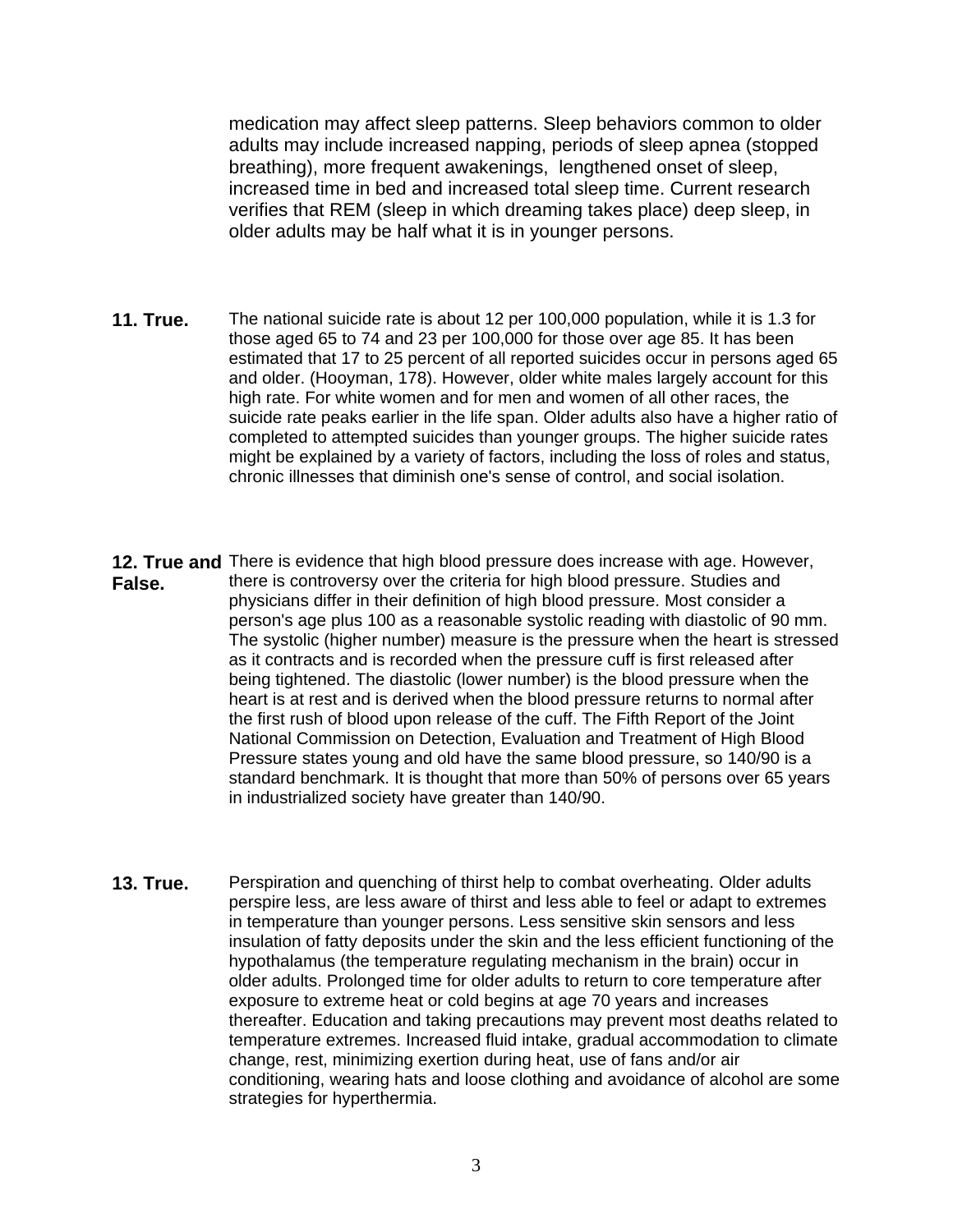- **14. False.** There is a gradual loss of bony tissue, which causes brittle bones that fracture more easily in both men and women as they age. Osteoporosis develops more often in women when calcium is lost (following hormonal change after menopause) or insufficiently taken and absorbed. Deficiency in bone mineral density occurs in 50% of women over 50 years to 57% of women 70 years or older, but decreases to 45% for those over 80 years. Women rarely develop osteoporosis until age 70 years. A test of bone density (absorptiometry) can measure bone mass by x-ray or computer analyzed e-ray. Prevention of osteoporosis begins with adequate Calcium intake in one's teens and thereafter with increased attention after menopause. Weight bearing exercise, hormone replacement therapy (HRT), decreased alcohol, protein, salt and caffeine consumption, smoking cessation and adequate Vitamin D intake may minimize bone loss. HRT may offer some protection against heart disease, cognitive impairment and bone loss, but also may present risks for cervical cancer. Risk factors of osteoporosis include excess alcohol, little physical activity, deficient calcium intake, no pregnancies, no breast feeding, fair complexion, blond or red hair and of European nationality.
- **15. True.** Due to osteoporosis, osteoarthritis and a lifetime of wear and tear, upper vertebrae are weakened; joint spaces and buffering tissues wear and muscles are lost. These changes foster decreased padding between vertebral discs, which accounts for a loss of height. The height changes and imbalances contribute to pain and stress on the lower back with advanced age.
- **16. True.** Muscle mass declines, cartilage erodes, membranes fibrose (harden), and fluid thickens. These contribute to stiffness, gait problems, lessened mobility, and limited range of motion. From age 30 years, muscle mass declines to almost 50% in old age. Research shows that weight bearing exercise, aerobics and weight resistance can restore muscle strength, increase stamina, stabilize balance and minimize falls.
- **17. False.** Recent studies validate that more than 70% of men and women continue sexual activity after 65 years. Men and women over 70 are still considered potentially "sexy," Reasons for limited sexual activity include loss of partners, illness and medications. Most older adults consider intimacy crucial to relationships and emotional well being. Intimacy may be satisfied by other means than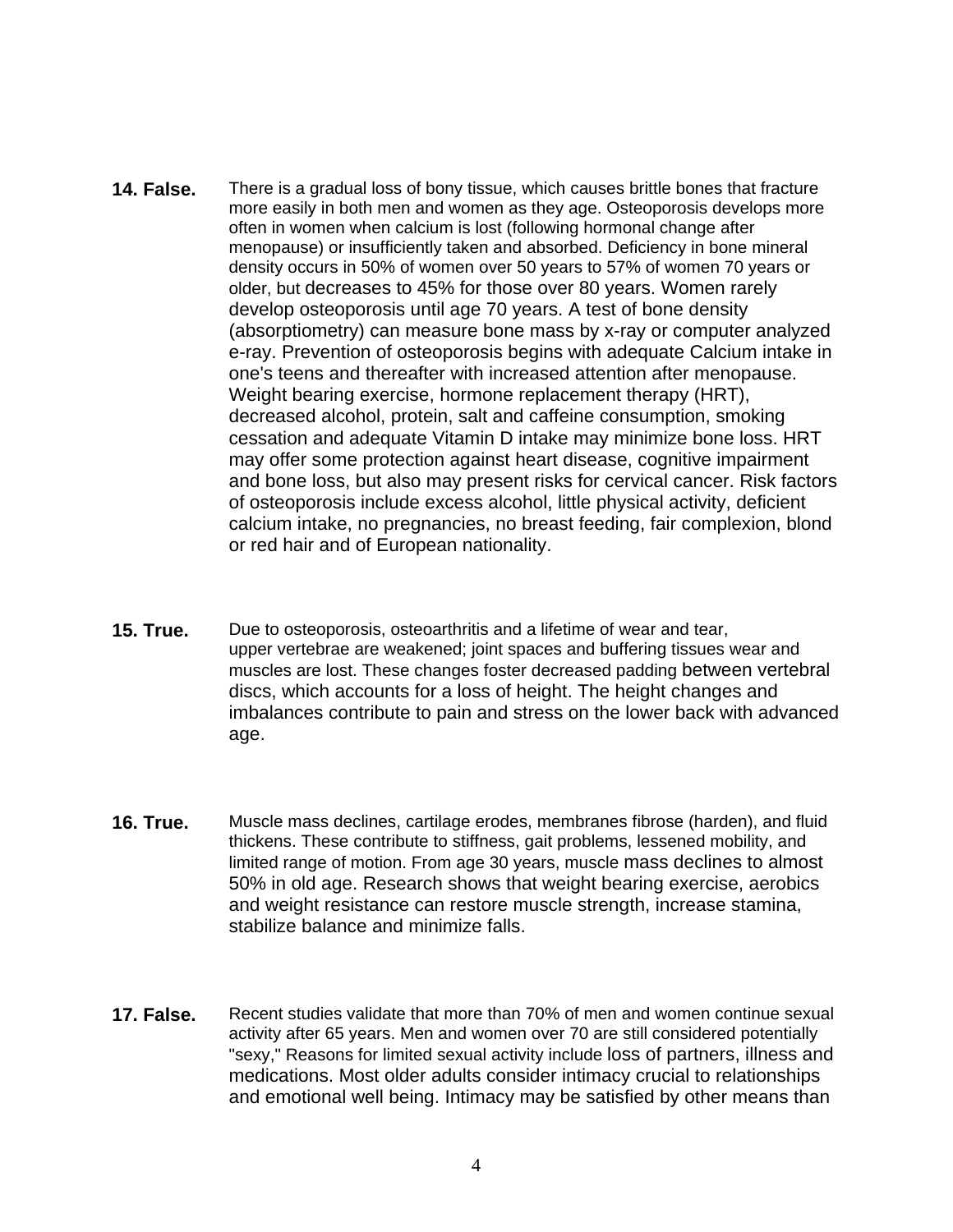sexual relations, such as touch, hugging and holding.

- **18. True.** The muscle of the bladder loses elasticity and tone. Hence, the bladder holds almost 50% less urine (causing more frequent urination) and empties less completely. The warning period between the urge and actual urination is shortened or lost as one ages. Muscular disability, spinal cord effects on the bladder muscle, tumors, infection, anatomic damage to the sphincters and/or bladder neck may cause incontinence in advancing age. Other risks for incontinence in old age include chronic disease, cognitive impairment, medications, smoking, pelvic muscle weakness, low fluid intake and environment.
- **19. False.** The *amount* of blood flow through the kidney and ability of the kidney to *filter* blood is about *half* that of younger ages. This is caused by the age related structural and anatomic changes within the kidney. Some studies show that as much as one third of older adults have no change in their urine creatinine (creatinine clearance is a measure of how well the kidney is able to filter the blood, the glomeruler filtration rate or GFR). However other studies show decline that begins at 40 years. Age related kidney changes create more risks for fluid and electrolyte imbalance and renal damage from medications or diagnostic contrast materials. Disease, surgery or fever may stress and interfere with the kidney's ability to regulate and excrete fluids and electrolytes particularly in older adults.
- **20. False.** Cultural notions about "daily regularity" held by the current cohort of older adults makes the myths of constipation and the elderly seem more important and credible. However, age related changes in the gastrointestinal system are *less* responsible for constipation in older adults than factors such as activity, diet, and medication. Decreased intake and absorption of vitamins, proteins and other important nutrients and dental issues present greater health threats to older adults. Despite a decrease in gastrointestinal muscle strength and motility, lax sphincters, lowered digestive juices, the gastrointestinal system is better able to compensate for the harmful effects of these changes.
- **21. True.** While there is considerable individual variation, on average sensory processes (vision, hearing, taste, smell, and touch) don't work as well as people get older. Another way to say it is that the threshold at which we take in stimuli increases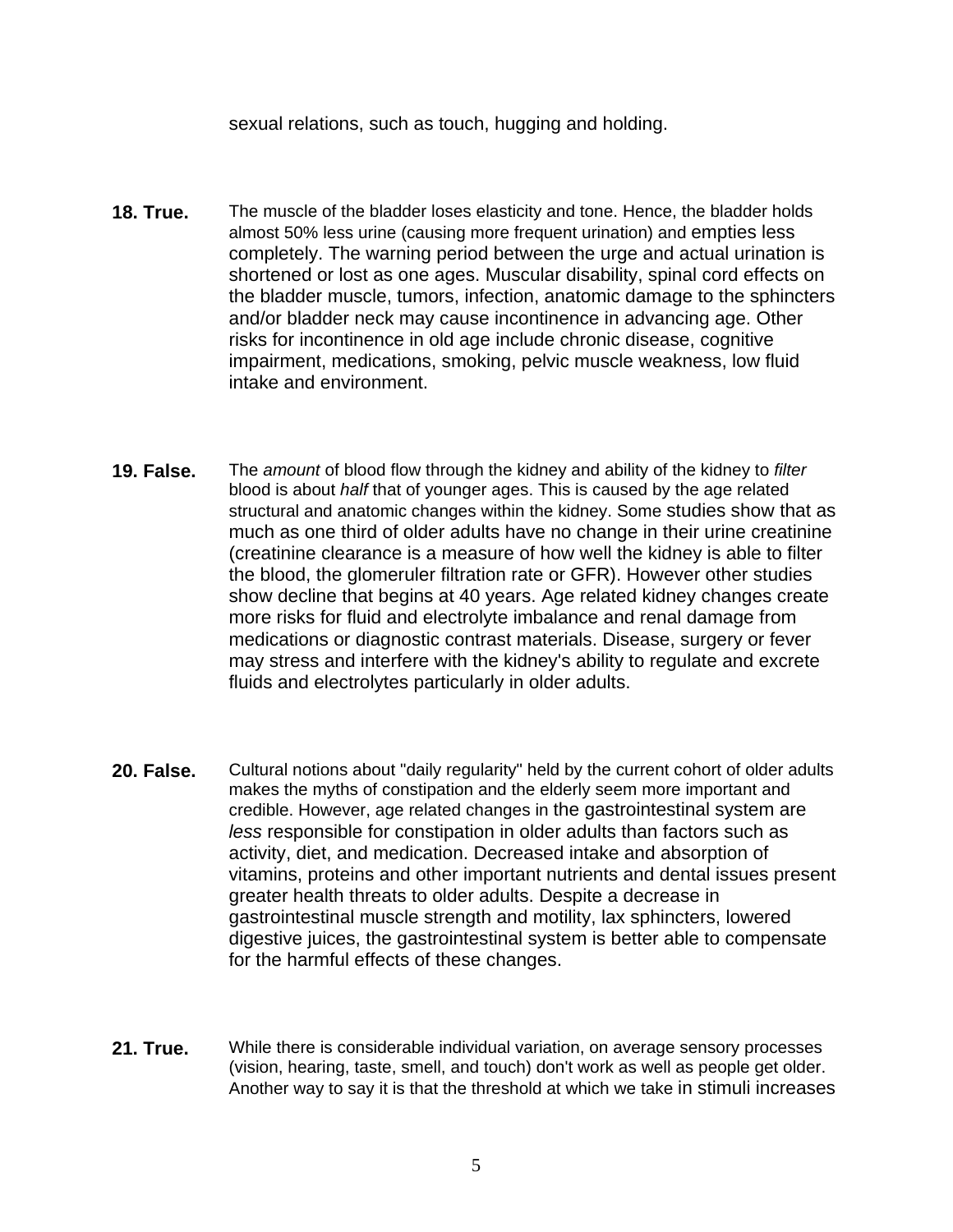with age. The eye lens, for example, is less able to change shape so as to adjust to close and far objects, and the size of the pupil narrows so as to let in less light. Hearing loss begins at age 20, and for many involves growing inability to hear higher frequencies as sensory receptors in the ear and nerve cells in the auditory pathway to the brain are lost. Taste buds become less sensitive with aging, and after age 80 more than 75 percent of older adults show major impairment in their sense of smell. Many of these normal changes can be compensated for through increasingly sophisticated assistive devices (hearing aides, glasses, etc.) and through modifications of the older person's environment.

- **22. True.** The incidence of acute or temporary conditions, such as infections or the common cold, decreases with age, although those that do occur can be more debilitating and require more care. Older people are much more likely than the young to suffer from chronic conditions. These are long-term (more than three months), often permanent, and leave a residual disability that may require long-term management or care rather than cure. More than 80 percent of persons age 65 and over have at least one chronic condition, with multiple health problems being common. Arthritis is the most commonly occurring chronic condition.
- **23. False.** Health decline is related to age or previous health problems, not retirement per se. Retirement may actually improve functional health by reducing stress on the individual.
- **24. True.** Although death in industrialized society has come to be associated primarily with old age, studies generally indicate that death anxiety in adults decreases as age increases. Among the factors that may contribute to lower anxiety are a sense that goals have been fulfilled, living longer than expected, coming to terms with finitude and dealing with the deaths of friends. The general finding that older adults are less fearful of death than middle-aged counterparts should not obscure the fact that some subgroups may have considerable preoccupation and concern about death and dying. Some fear the process of dying much more than death itself.
- **25. False.** People over age 65 currently make up about 13 percent of the population. However, as the "baby boom" generation begins to turn 65 in 2011 the proportion of older adults will grow dramatically. It is estimated that by 2030 adults over 65 will compose 20 percent of the population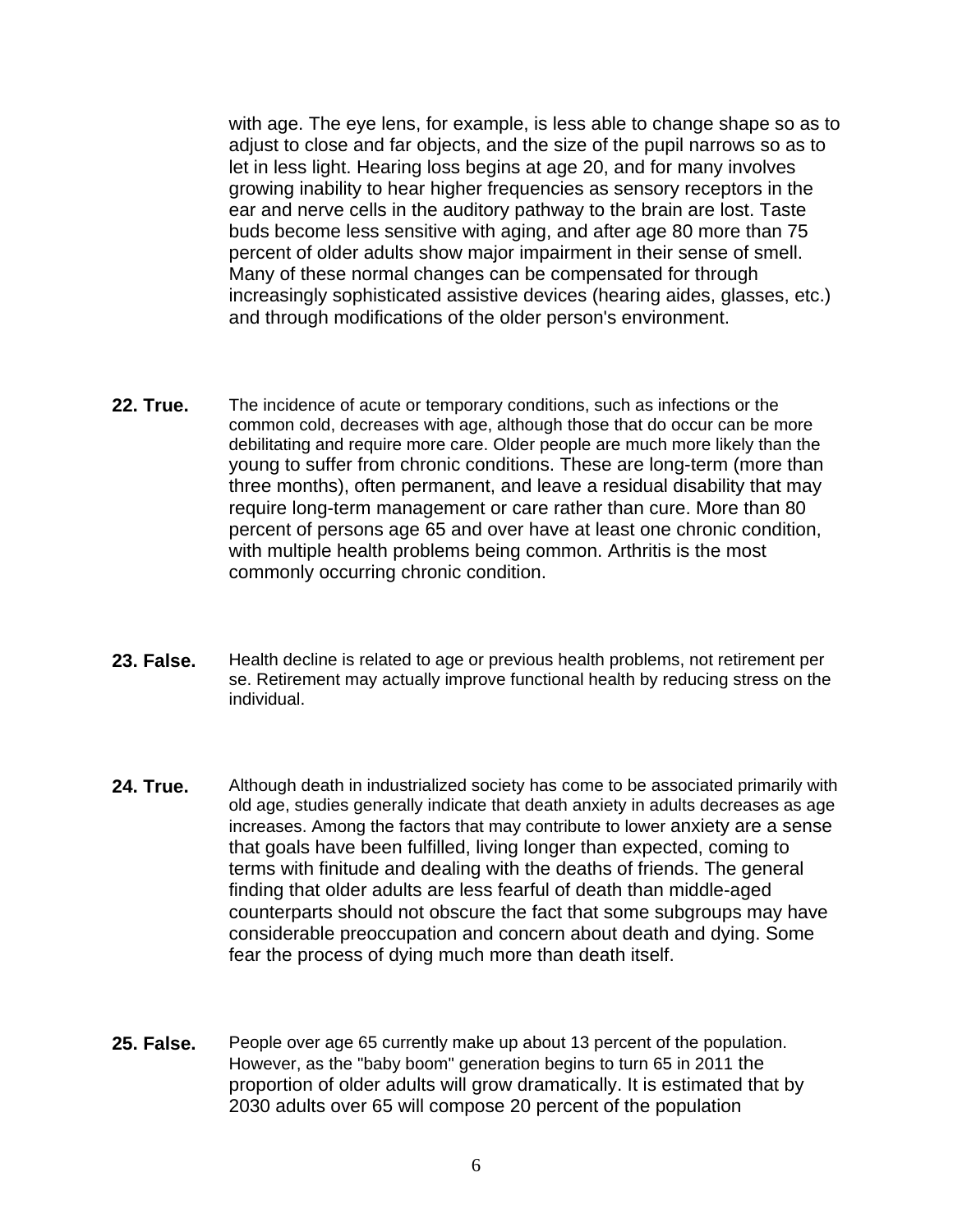- **26. False.** According to the U.S. Bureau of the Census, slightly over 5 percent of the 65 population occupy nursing homes, congregate care, assisted living, and boardand-care homes, and about 4.2 percent are in nursing homes at any given time. The rate of nursing home use increases with age from 1.4 percent for the young-old to 24.5 percent of the oldest-old. Almost 50 percent of those 95 and older live in nursing homes.
- **27. False.** Evidence from several studies and national surveys indicates that families are the major care providers for impaired older adults. Families provide 70 to 80 percent of the in-home care for older relatives with chronic impairments. Family members have cared for the typical older adult who reaches a long-term care setting for a significant amount of time first. Research has shown that adult children are the primary caregivers for older widowed women and older unmarried men, and they are the secondary caregivers in situations where the spouse of an older person is still alive. Parent care has become a predictable and nearly universal experience across the life course, although most people are not adequately prepared for it
- **28. False.** Remaining life expectancy at age 65 is about 4-1/2 years less for men than women. Women have an average remaining life expectancy of 19.4 years compared to 15.0 years for men. Overall life expectancy at birth is about 7 years greater for women (80.4) than men (73.5).
- **29. True.** Although remaining life expectancy of black men and women at age 65 is about two years less than that of white men and women at age 65, by the time they reach 85 their life expectancy is nearly the same. One possible explanation for this convergence effect is that blacks who make it to the oldest ages do so in spite of many disadvantages and are "survivors" and have developed physiological and social psychological survival advantages.
- **30. True.** Beginning in 1975 Social Security benefits are periodically automatically adjusted to inflation. Current law ties this increase to the consumer price index (CPI) or the rise in the general wage level, whichever is lower.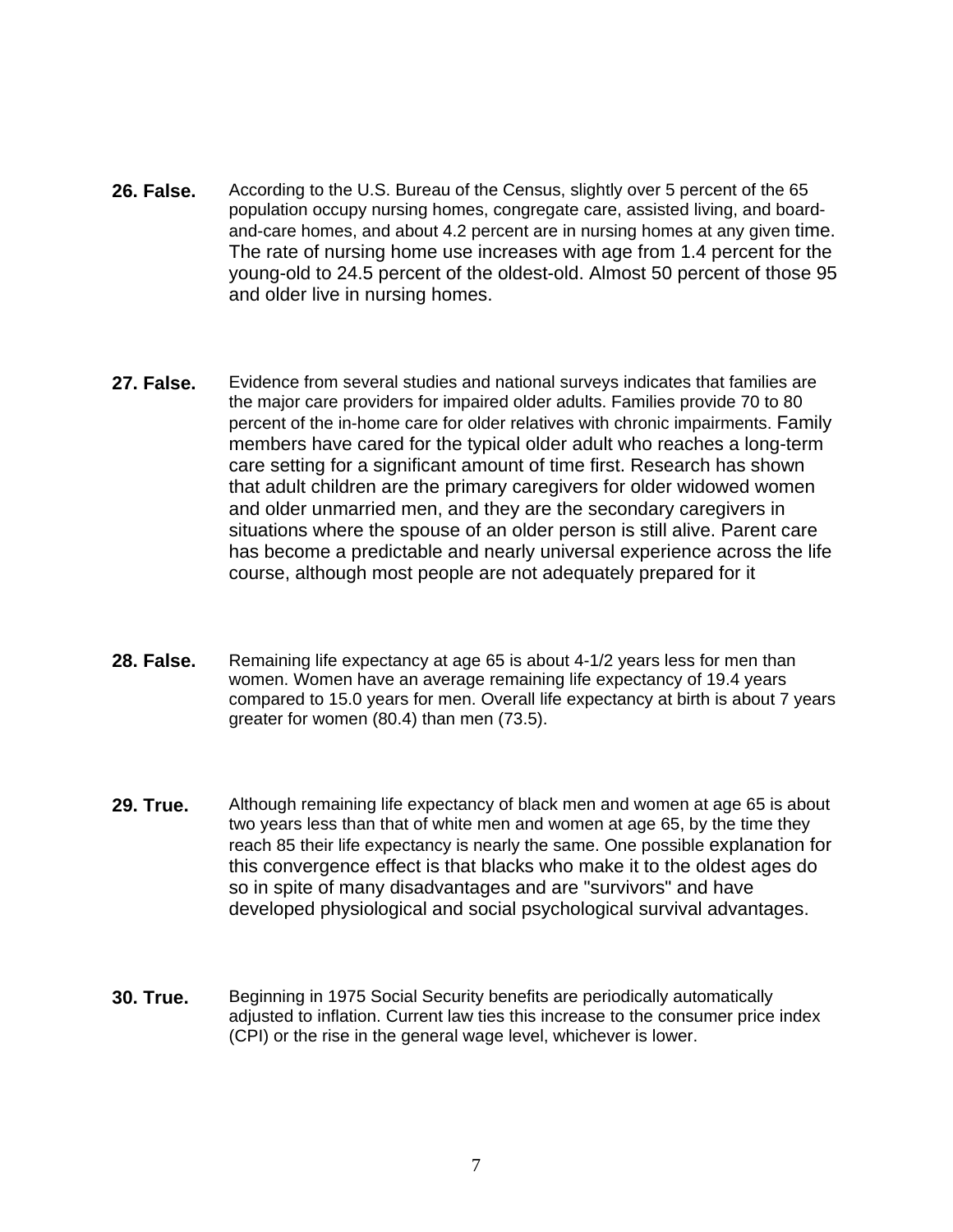- **31. False.** While the proportion of older people (65+) living below the poverty level has declined significantly since 1960 to about 10.5 percent, this index rather dramatically underestimates need. The poverty level is based on an estimate of the cost of items in the Department of Agriculture's least costly nutritionally adequate food plan and multiplied by three (suggesting that food costs represent one third of a budget). This is probably not a fair representation of living costs in many areas of the country, particularly urban areas. Therefore, gerontologists and economists also look atthe proportion near poverty level (up to 150 percent of poverty level) and find that nearly one quarter of older adults fall below this line. These older people tend to be disproportionately women, unmarried (including widowed, African American or Hispanic, and living alone.
- **32. True.** Some older adults do have visual, motor, or cognitive impairments that make them dangerous drivers. Many drive more slowly and cautiously or avoid driving in conditions they consider threatening in order to compensate for these changes. Until approximately age 85 older adults have fewer driver fatalities per million drivers than men 20 years old, but they do have more accidents per miles driven. Unsafe speed and alcohol use are leading factors in accidents for young drivers, while right-of-way violations are the leading cause of accidents involving older drivers--which implies a breakdown in such cognitive-perceptual components as estimating the speed of oncoming cars or reacting too slowly to unexpected events. Older drivers' skills can be improved considerably by specific driver training such as through the AARP "55 ALIVE/Mature Driving" program.
- **33. False.** Negative perceptions of older workers persist because of health issues, diminished energy, discomfort with technology, closeness to retirement, and reaction to change in the work place -- all associated with older adults. To the contrary, research identified characteristics of low turnover, less voluntary absenteeism and fewer injuries in older workers. Recent high ratings of older workers from employers cite loyalty, dependability, emotional stability, congeniality with co-workers, and consistent and accurate work outcomes. While more are retiring earlier and spending fewer years working, older workers will be in greater demand with dwindling entrants into the work force.
- **34. False.** The majority of older people are not "set in their ways and unable to change." There is some evidence that older people tend to become more stable in their attitudes, but it is clear that most older people do change. To survive, they must adapt to many events of later life such as retirement, children leaving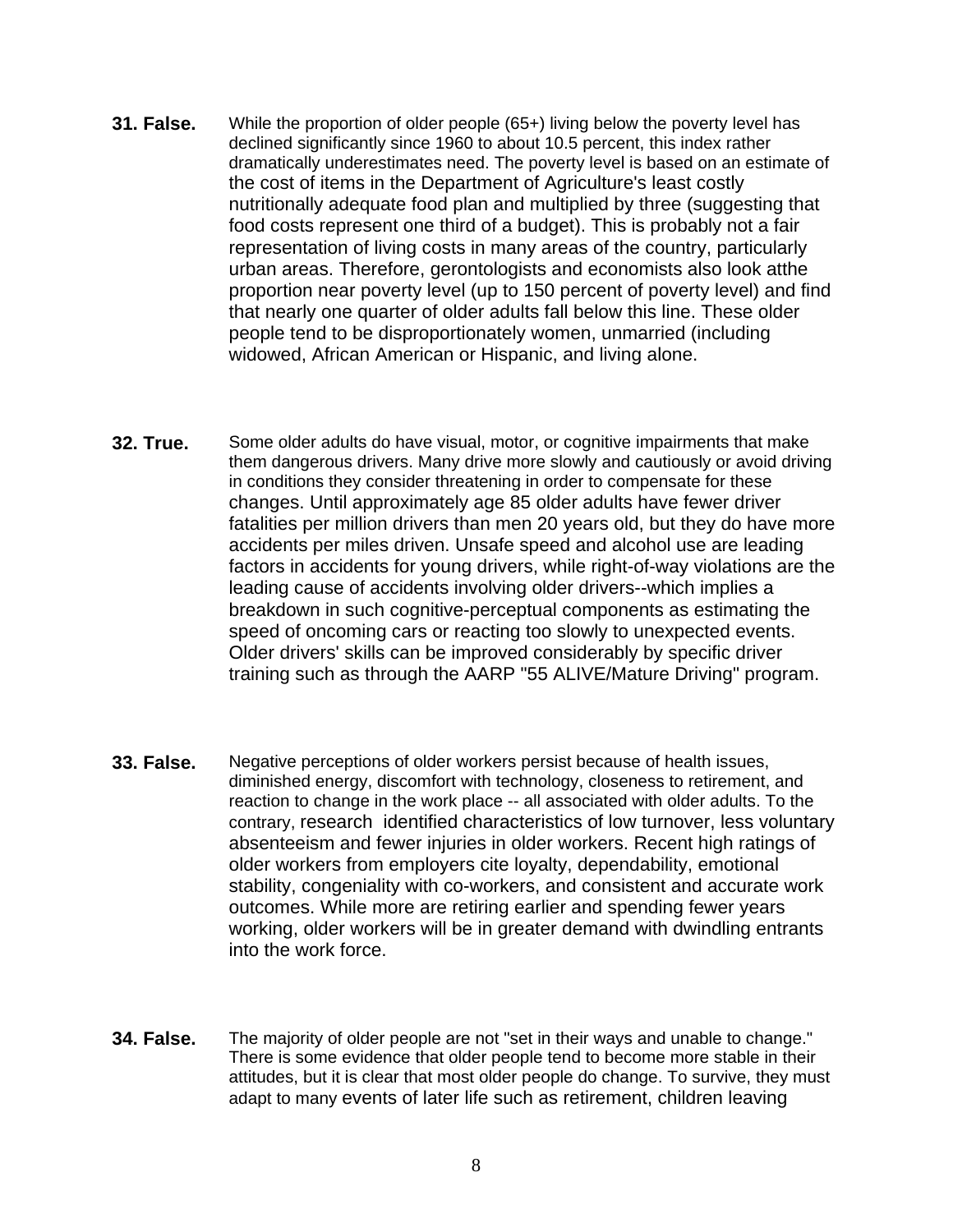home, widowhood, moving to new homes, and serious illness. Their political and social attitudes also tend to shift with those of the rest of society, although at a somewhat slower rate than for younger people.

- **35. False.** Older persons are involved in many and diverse activities. After retirement many participate as volunteers in churches, schools or other nonprofit organizations and report themselves to be "very busy." As they age most persons are likely to continue the level of activity to which they were accustomed in middle age.
- **36. False.** Older adults are at least as diverse as any other age group in the population, and on many dimensions they may actually be more diverse. People vary greatly in their health, social role, and coping experiences. As the older population becomes more and more ethnically diverse, differences could be even greater. It is very misleading to talk about older adults as "the elderly," for this term may obscure the great heterogeneity of this age group.
- **37. False.** Although the media may leave the impression that older adults are a major target of violent crime, annual data from the national Crime Victimization Surveys consistently indicate that violent crime, personal theft, and household victimization rates for persons aged 65 and older are the lowest of any age group. Data indicate that this holds true for virtually all categories of criminal victimization: rape, robbery, aggravated assault, simple assault, and personal larceny without contact. Only for the category of personal larceny with contact (e.g., purse snatching and pocket picking) is the victimization rate higher for persons aged 65 and over compared to those aged 25 to 64. Nevertheless, the health and financial consequences may be greater for the older victim.
- **38. False.** Studies have found *no* increase in average religious interest, satisfaction or activities among older people as they age. The present generation of older persons (cohort) tends to be more religious than younger generations due to their upbringing, i.e., *they have been more religious all their lives rather than becoming more religious as they aged.* However, research has indicated that religion does seem to become more important with age and older adults do rely on their faith to cope with losses.
- **39.False.** Although several surveys show that fear of crime exists among some older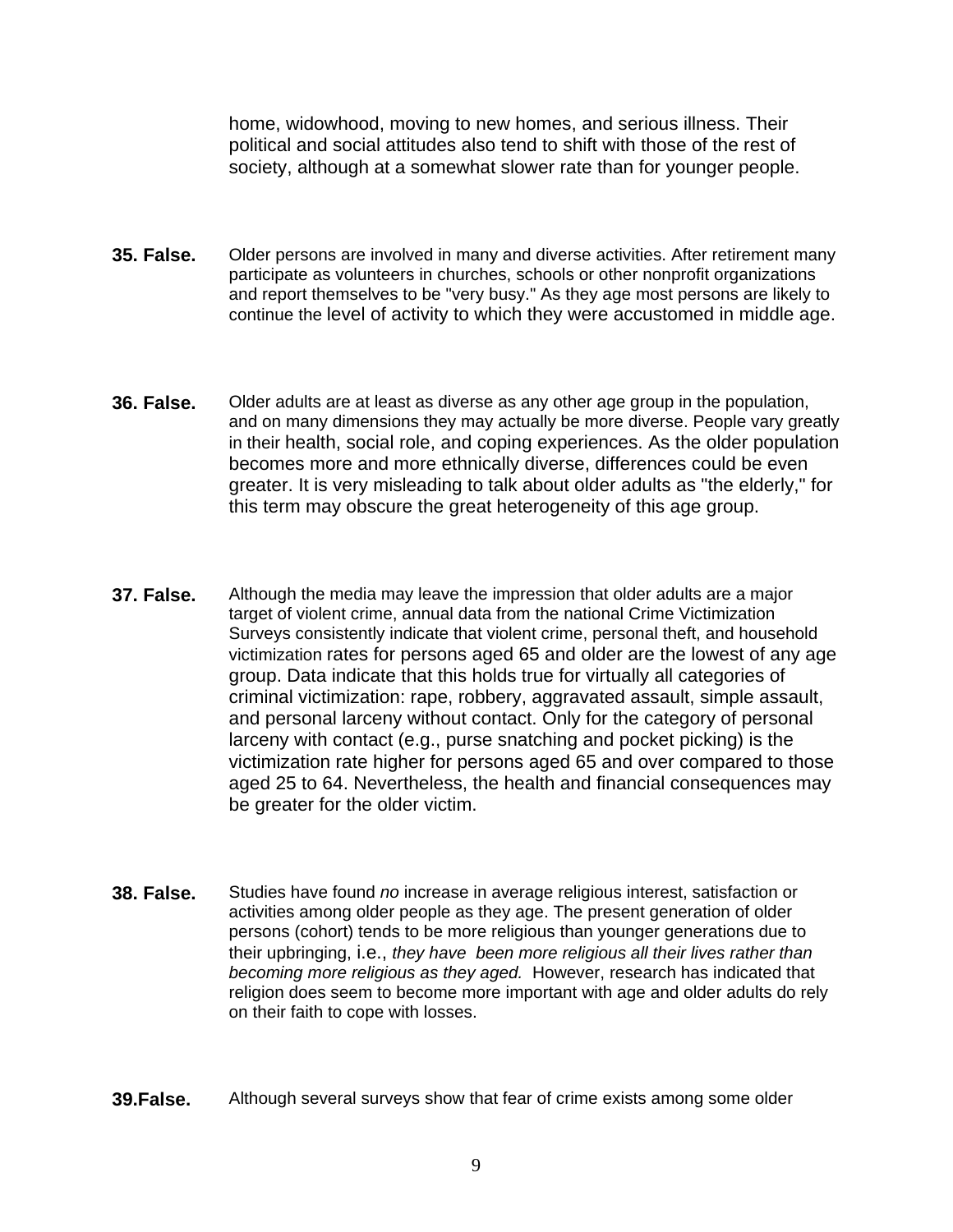adults, there is no substantial evidence that older people are more likely to be afraid of crime that younger people are. One survey examined different types of victimization and found no increase in fear among older adults in any of the types. Studies that have shown an increase in fear of crime in later life possibly have used measures of questionable validity.

- **40. False.** While some older people may experience a period of prolonged adjustment, there is no evidence that there is special harmfulness in elderly relocation. Studies of community residents and of institutional movers have found an approximately normal distribution of outcomes -- some positive, some negative, mostly neutral or mixed and small in degree. For many relocation brings a better fit between personal needs and the demands of the physical and social environment. Research generally has demonstrated that adjustment to residential relocation is determined, at least in part, by perceived predictability and controllability and by the similarity between the originating and receiving environments.
- **41. False.** Women in their 30s and 40s comprise the greatest *number* of volunteers. However, forty percent of older adults volunteer. Older adults may be less likely to belong to organizations than younger persons, but more consistent in their activities and loyal to groups from middle age until their 60s. Volunteerism is correlated with life satisfaction, usefulness, physical and mental well being and a sense of accomplishment. Persons with higher education and income levels, histories of volunteerism and broad interests are more likely to volunteer. Health problems, lack of transportation and limited income may limit volunteer activities.
- **42. False.** This view is based upon an early theory called "disengagement theory" which said that it is normal and expectable that the older person and society withdraw from each other so as to minimize the disruption caused by the older person's death. Although many people obviously do scale back certain activities, particularly if health deteriorates, there is substantial evidence that many who remain active and engaged have higher levels of function and happiness. For many staying involved physically, cognitively, socially, and spiritually in the social group is a basis for happiness.
- **43. True.** Geriatrics refers to the clinical aspects of aging and the comprehensive health care of older persons. Study of geriatrics actually began in the early 1900s, although formal training in geriatrics is relatively new. A Certificate of Added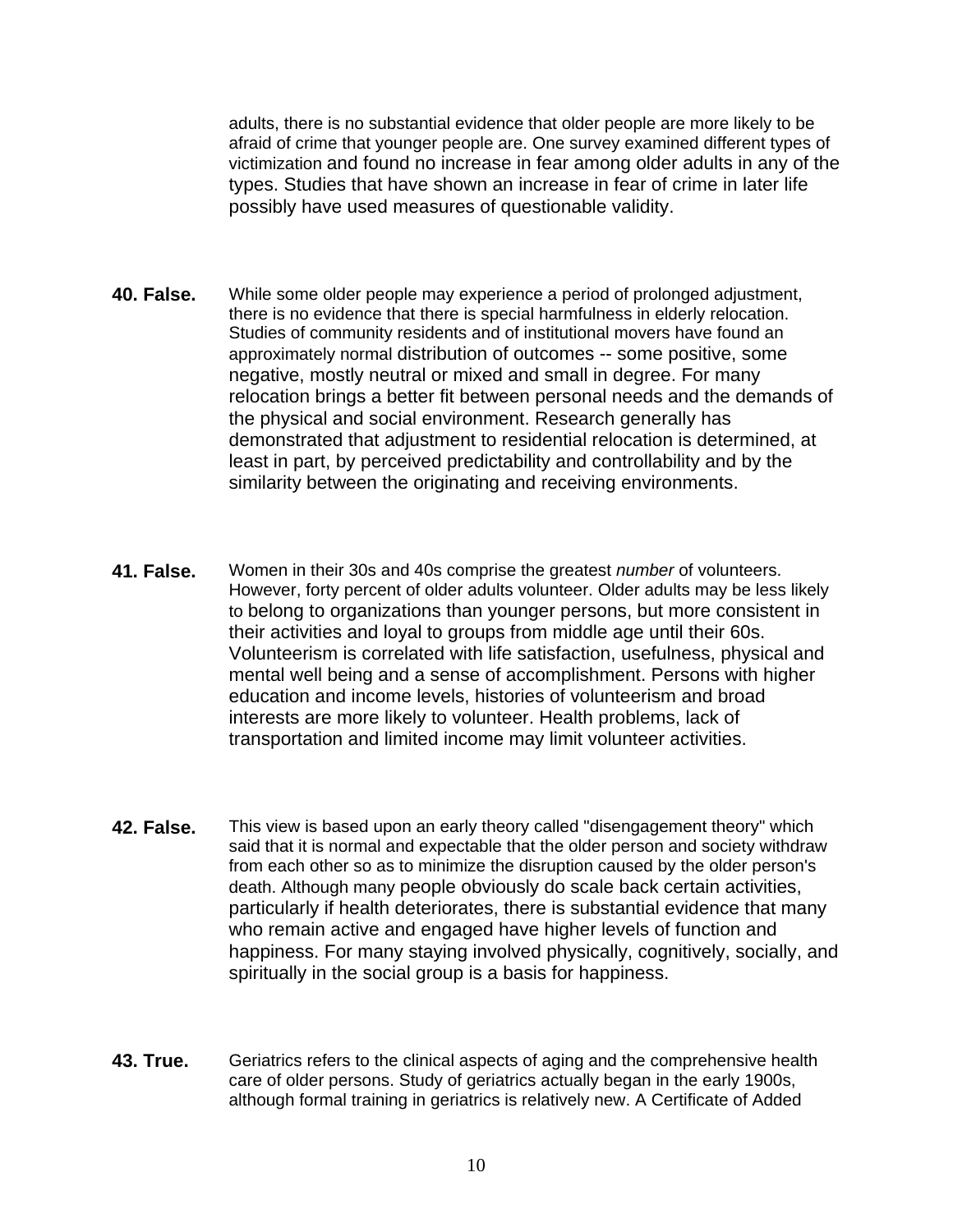Qualifications (CAQ) in Geriatric Medicine or Geriatric Psychiatry is offered through the certifying boards in family practice, internal medicine, osteopathic medicine, and psychiatry for physicians who have completed a fellowship program in geriatrics.

- **44. False.** Although a number of medical schools require course work in geriatrics/ gerontology, many still have only elective courses or no courses at all. Incentives in the form of materials support and grants have come to some medical schools to develop and institutionalize formal curricula from such organizations as the Association of American Medical Colleges, the American Geriatrics Society, and the Association for Gerontology in Higher Education, as well as foundations such as the John Hartford Foundation. Top-ranked medical schools for geriatrics training include Harvard, Duke, Johns Hopkins, Mount Sinai (NY, UCLA, University of Washington, Michigan, Wake Forest, Pennsylvania, and Yale.
- **45. False.** The low numbers of reported cases of elder abuse belie the magnitude of elder abuse in this country. Latest figures estimate more than 551,000 reported cases of abuse (physical, verbal and sexual types of neglect or abuse) to persons over 60 years per year. (There are more than 30 million Americans over 60 years.) Actual reported cases represent a fraction of what is thought to occur due to perceived fearful consequences and inconsistent and inefficient report mechanisms. Self neglect and exploitative types of abuse, were not part of the above study and yet are more common. Men and women are equally culpable in the perpetration of abuse.
- **46. False.** The longevity revolution has increased the number of three-, four-, and fivegeneration families. This, along with a growing incidence of divorce and remarriage, drug and alcohol addiction, AIDS, incarceration, and unemployment within the parental generation has resulted in grandparents stepping into the surrogate parent role with increasing frequency. Census figures estimate the number of grandchildren living with their grandparents (about one third without a parent present) to be as high as 5.5 million, with African American grandchildren being slightly more than three times more likely than their white counterparts to be in this type of living arrangement. There are grandparent-headed households in every socioeconomic and ethnic group.
- **47. True.** Older adults do experience multiple losses of loved ones and friends, illness,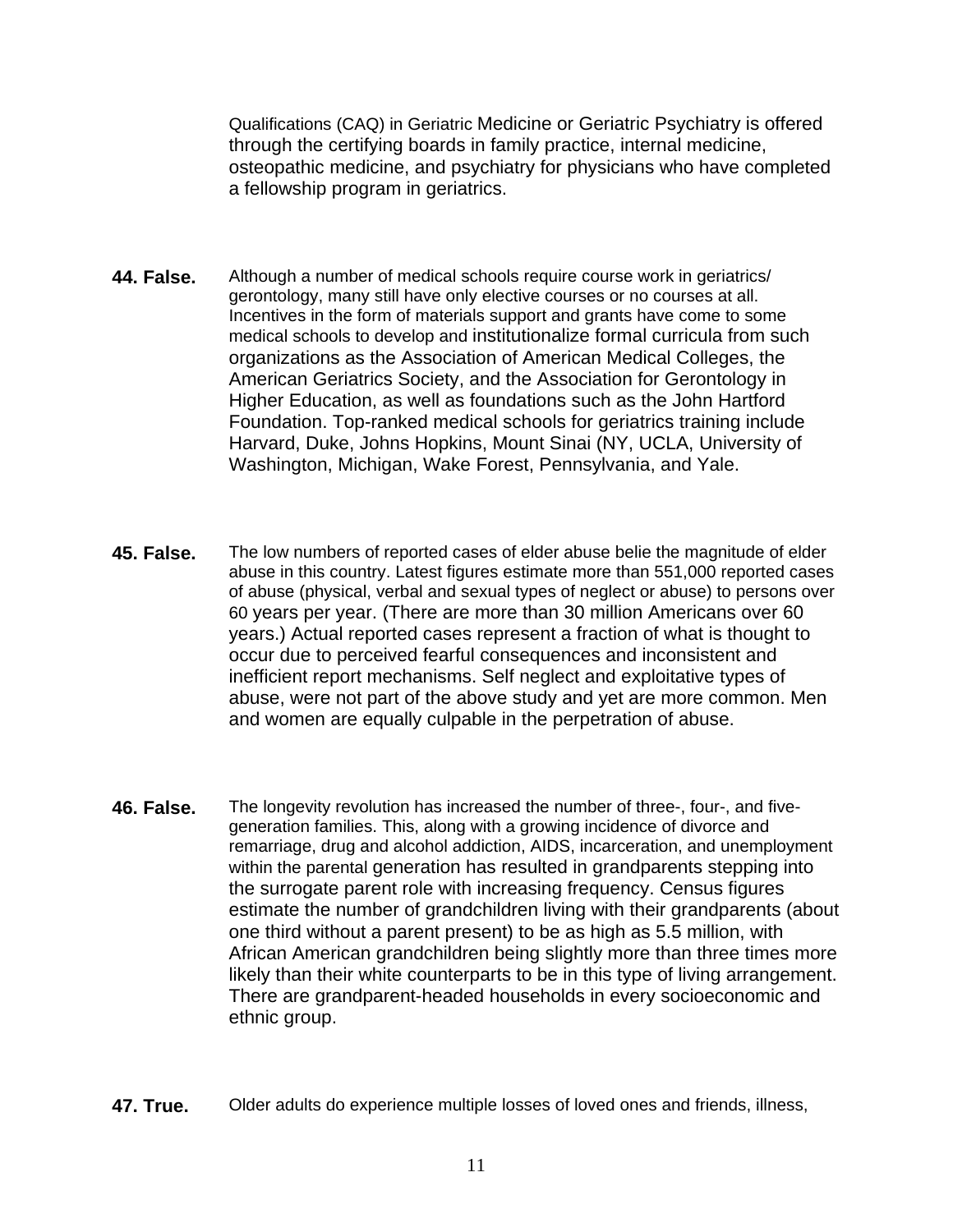relocation, retirement, income, change and decline in abilities. It may take an older adult longer to adjust to a major change or recover from prolonged and intense physical and emotional stress. The recovery of an older body from a traumatic event may be delayed due to age related decreases in cardiac output and heart rate ad more vulnerability to disease with a less effective immune system. However, the many older adults who have developed active and healthy lifestyles may be able to resist/mitigate some of the negative effects of stress or illness due to their physiological fitness. Likewise, coping skills that have been honed during a lifetime may lessen the damage of psychological stresses and ease adjustments to loss and change.

- **48. True.** The majority of older adults perceive their health to be good to excellent, as they do not compare their current condition to former states, but rather to their peers their ages and older who may be "worse off." The "ratings" are not a medical assessment. While chronic disease, frailty and disability are correlated with advanced age, the *Myths and Realities 2000* study discovered that 84% of all Americans would *like* to live to 90 years and half of persons over 65 years described their lives as "the best years of my life." Disease and disability are being delayed and functional levels are improving, especially in persons over 80 years. Less than 10% of non-institutionalized persons 70 years and over are unable to perform one or more activities of daily living (ADLs). Disability does increase to 22% for those 85 years and older.
- **49. True.** In general women throughout adulthood are more likely to attend to minor symptoms than are men. Men are more likely to have been socialized even as children to be stoical, and consequently are less likely to see a doctor for nonferrous health problems. When they do get sick, they are likely to have more and longer hospital visits. Women, on the other hand, are more likely to have had regular contact with the health care system through childbirth, attending to their children's health, and having regular screening procedures for cervical and breast cancer. Although women report more chronic conditions than men in later life, the severity of their problems tends to be less than that of same age men, probably due to their earlier health care practices -- hence the phrase "women get sicker, but men die quicker."
- **50. False.** Old age is a social construct. Meanings, definitions, and experiences of aging vary across cultures and throughout history. What people consider to be "old" has changed significantly just within the past 100 years in the U.S. as people live longer and healthier. Being identified as "old" is related not